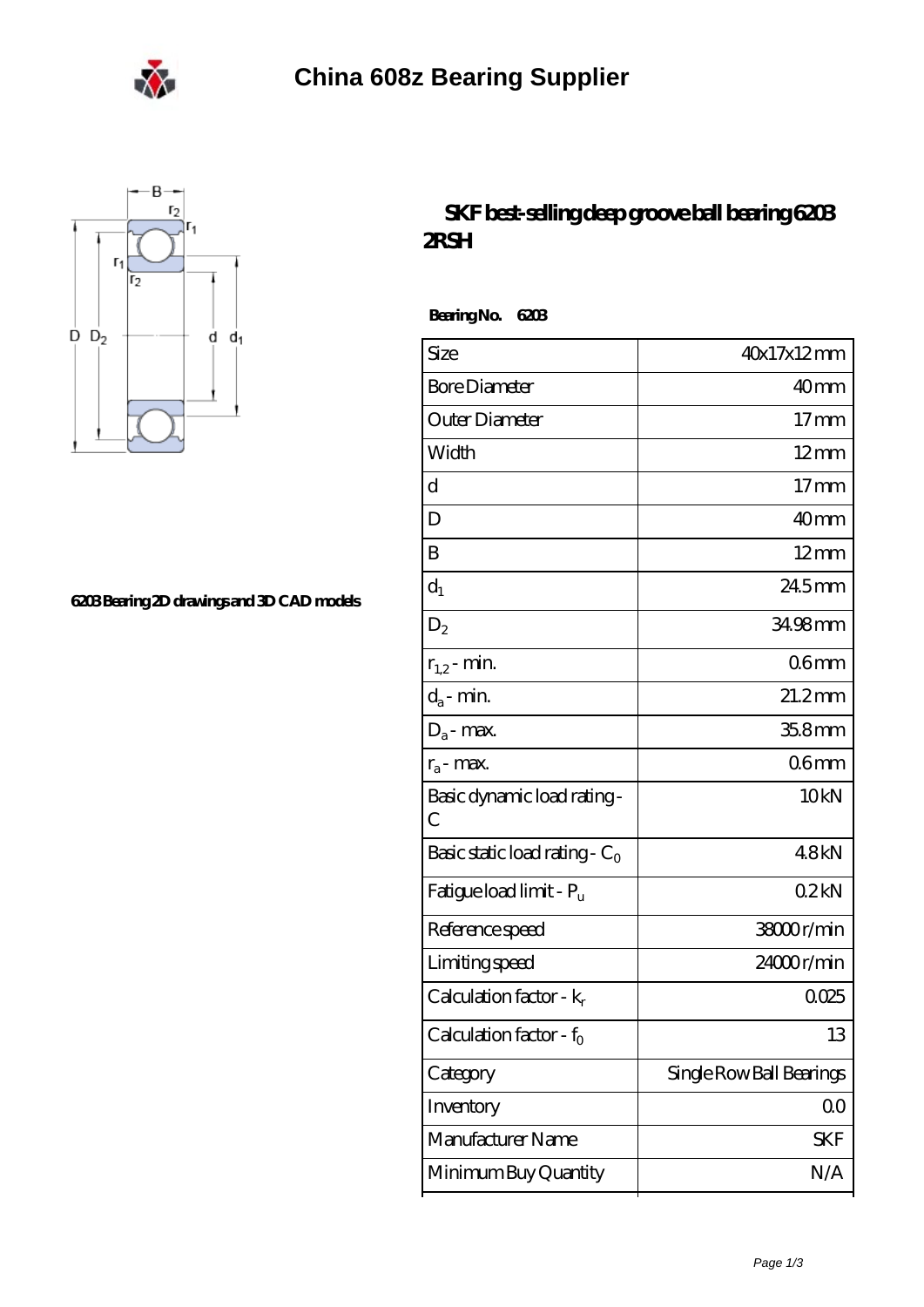

## **[China 608z Bearing Supplier](https://eheuroantenna.com)**

| Weight / Kilogram                  | 0065                                                                                                                                                                         |
|------------------------------------|------------------------------------------------------------------------------------------------------------------------------------------------------------------------------|
| Product Group                      | <b>BOO308</b>                                                                                                                                                                |
| Enclosure                          | Open                                                                                                                                                                         |
| Precision Class                    | ABEC 1   ISO PO                                                                                                                                                              |
| Maximum Capacity / Filling<br>Slot | No                                                                                                                                                                           |
| Rolling Element                    | <b>Ball Bearing</b>                                                                                                                                                          |
| Snap Ring                          | No                                                                                                                                                                           |
| <b>Internal Special Features</b>   | No                                                                                                                                                                           |
| Cage Material                      | Steel                                                                                                                                                                        |
| <b>Internal Clearance</b>          | CO-Medium                                                                                                                                                                    |
| Inch - Metric                      | Metric                                                                                                                                                                       |
| Long Description                   | 17MM Bore; 40MM<br>Outside Diameter: 12MM<br>Outer Race Diameter;<br>Open; Ball Bearing; ABEC 1<br>ISO PO, No Filling Slot; No<br>Snap Ring, No Internal<br>Special Features |
| Category                           | Single Row Ball Bearing                                                                                                                                                      |
| <b>UNSPSC</b>                      | 31171504                                                                                                                                                                     |
| Harmonized Tariff Code             | 8482105068                                                                                                                                                                   |
| Noun                               | Bearing                                                                                                                                                                      |
| Keyword String                     | Ball                                                                                                                                                                         |
| Manufacturer URL                   | http://www.skf.com                                                                                                                                                           |
| Manufacturer Item Number           | 6203                                                                                                                                                                         |
| Weight/LBS                         | 0.15                                                                                                                                                                         |
| Bore                               | 0669Inch   17 Millimeter                                                                                                                                                     |
| Outer Race Width                   | 0472Inch   12Millimeter                                                                                                                                                      |
| Outside Diameter                   | 1.575 Inch   40 Millimeter                                                                                                                                                   |
| $d_1$                              | 245mm                                                                                                                                                                        |
| $D_{2}$                            | 34.98mm                                                                                                                                                                      |
| $d_{a}$ min.                       | $21.2$ mm                                                                                                                                                                    |
| $D_a$ max.                         | 35.8mm                                                                                                                                                                       |
|                                    |                                                                                                                                                                              |